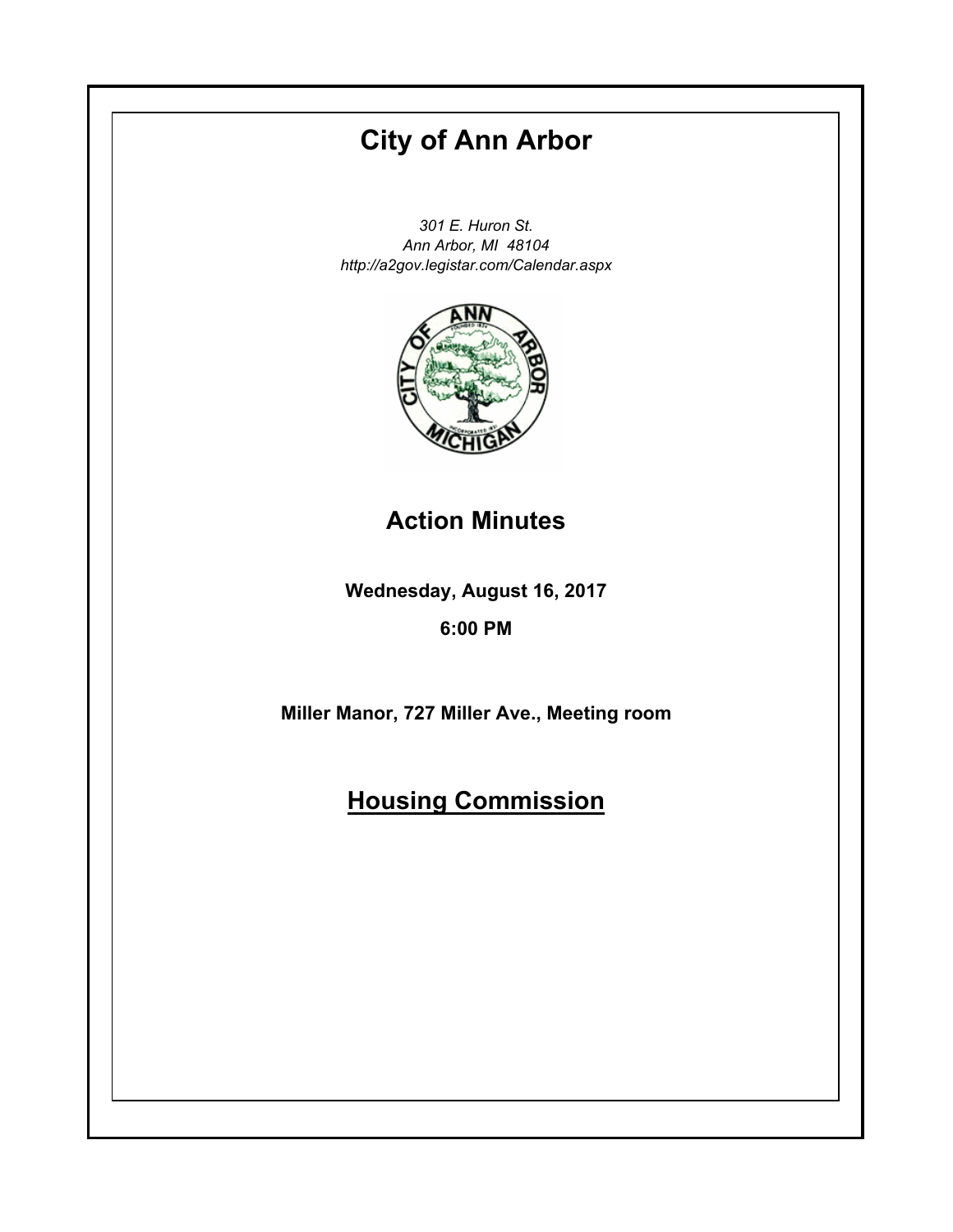# **I CALL TO ORDER**

**The meeting was called to order at 6:05 pm by President Colenback.**

### **II ROLL CALL**

- **Present:** 4 Tim Colenback, Daniel Lee, Gwenyth Hayes, and Audrey Wojtkowiak
- **Absent:** 2 Julie Grand, and Lee Meadows

# **III APPROVAL OF AGENDA**

**Wojtkowiak moved to approve the agenda, seconded by Hayes. Motion approved 3-0. Lee arrived at 6:17 pm**

### **IV PUBLIC COMENTARY**

**No public comment.** 

**Meeting attendance: Weneshia Brand, Ulli Raak, Misty Hendershot**

# **V APPROVAL OF MINUTES**

**V-1 17-1218** Ann Arbor Housing Commission July 19, 2017 Board Minutes

*Attachments:* July 19 2017 AAHC Board Minutes.pdf

**Wojtkowiak moved to approve the July minutes, seconded by Hayes. Motion approved 3-0**

#### **VI NEW BUSINESS**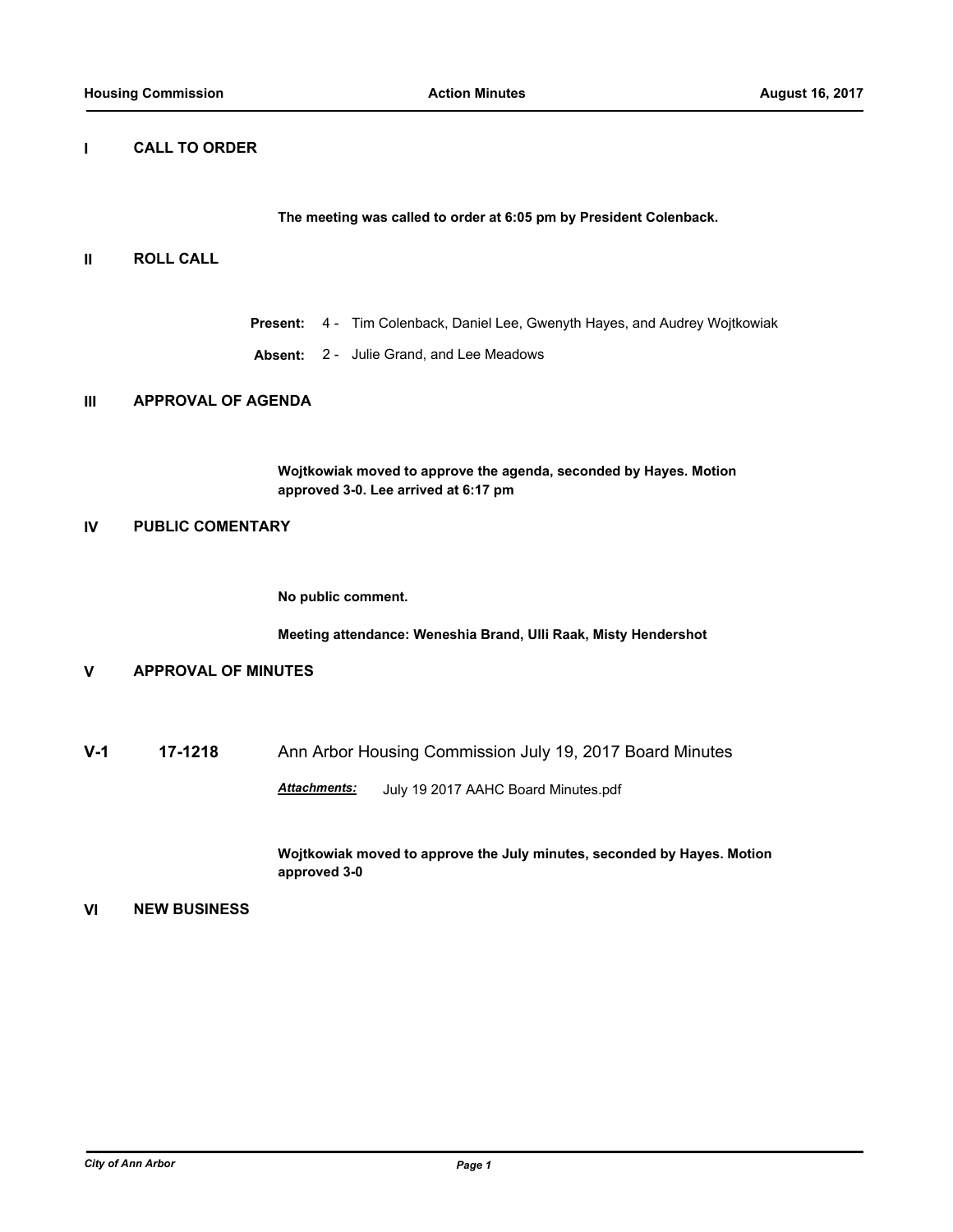| $VI-1$ | 17-1220 | Resolution to Amend the Administrative Plan Regarding FSS           |  |
|--------|---------|---------------------------------------------------------------------|--|
|        |         | Completion, New Additions to Households and Irregular Child Support |  |
|        |         | Payments                                                            |  |

**Hayes moved to approve, seconded by Wojtkowiak. Motion approved 3-0. Colenback moved to amend this resolution to approve a cap of 80% AMI on AAHC-owned units. Hall let the board know that this policy can apply to public housing and project-based voucher housing but HUD specifically prohibits income restrictions on households who were living in public housing units at the time they converted under RAD, Amendment was seconded by Wojtkowiak. Amendment approved 3-0.**

**VI-2** [17-1219](http://a2gov.legistar.com/gateway.aspx/matter.aspx?key=17806) Resolution to Approve the Section 8 Management Assessment Program (SEMAP) Certification for FY 17

*Attachments:* SEMAP BOARD ITEM COVER - AAHC FY17.pdf

**Lee moved to approve SEMAP, seconded by Wojtkowiak. Motion approved 4-0.**

#### **VI Voucher Program Discussion**

**The board discussed the complicated paperwork and processes required for the voucher program, especially when someone is new or moving to another apartment. SOS was hired to work with families who are struggling with these processes and in danger of eviction, however, 1 FTE from SOS cannot respond to the needs of all 1500 voucher tenants. AAHC staff have a caseload of about 250-300 families and the AAHC has adopted any policy that HUD allows to reduce the burden. Further funding is needed to hire social workers to meet with a larger number of voucher families. Hall will explore the possiblity of working with SOS or another agency that has the ability to supervise social work interns, to expand capacity.**

#### **VII REPORT(S) FROM COMMITTEES**

### **VIII COMMUNICATIONS**